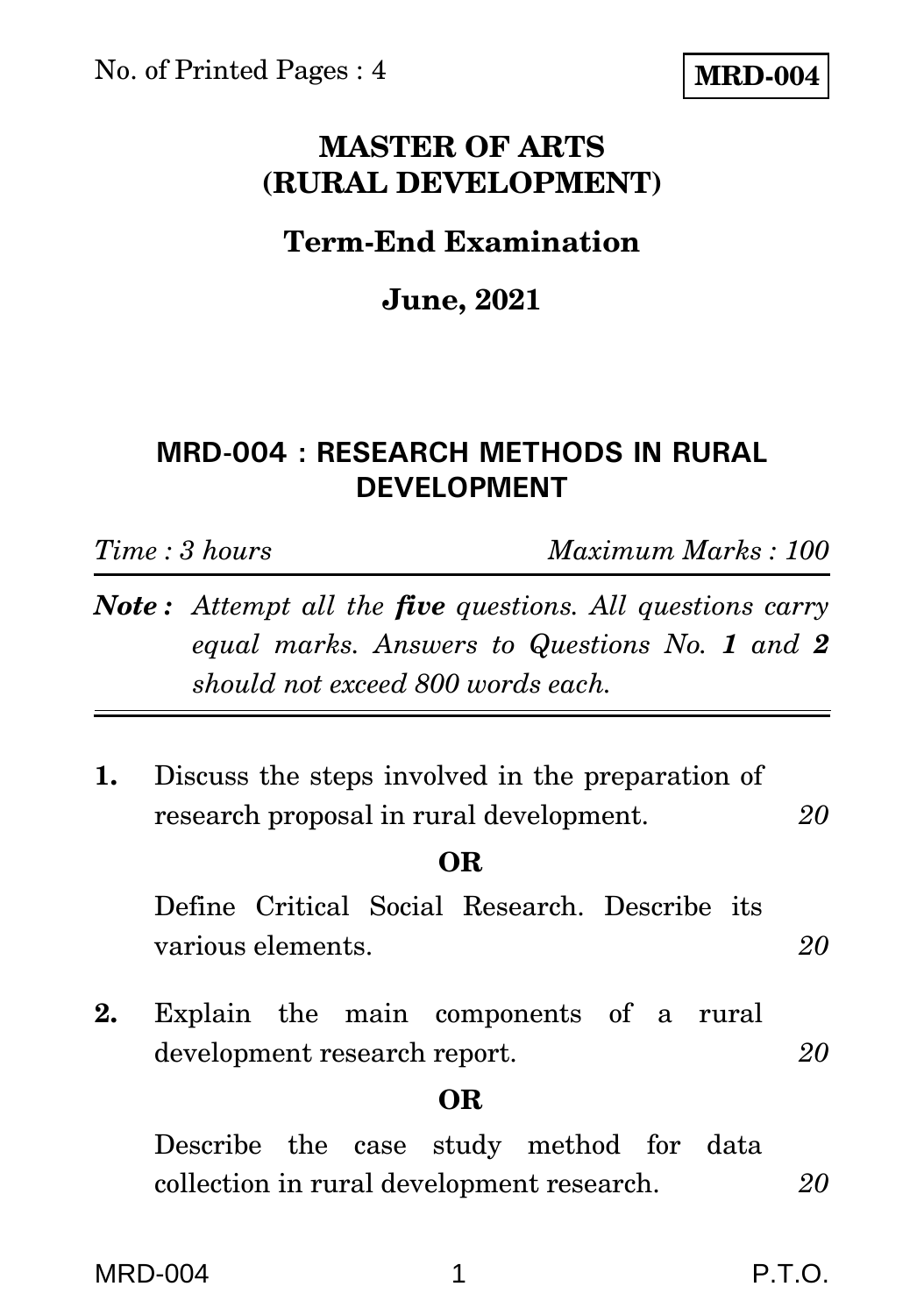| 3. | Answer any two of the following questions in<br>about 400 words each:             |                                                                          |                |  |
|----|-----------------------------------------------------------------------------------|--------------------------------------------------------------------------|----------------|--|
|    | (a)                                                                               | Briefly explain the techniques of interview.                             | 10             |  |
|    | (b)                                                                               | Describe<br>the<br>important<br>features<br>of<br>experimental research. | 10             |  |
|    | (c)                                                                               | How is a research problem formulated?                                    | 10             |  |
| 4. | Write notes on any <i>four</i> of the following in about<br>200 words each:       |                                                                          |                |  |
|    | (a)                                                                               | Research Design                                                          | 5              |  |
|    | (b)                                                                               | <b>Features of Stratified Sampling</b>                                   | 5              |  |
|    | (c)                                                                               | Importance of Review of Literature                                       | 5              |  |
|    | (d)                                                                               | Phenomenology                                                            | $\overline{5}$ |  |
|    | (e)                                                                               | Hypothesis                                                               | 5              |  |
|    | (f)                                                                               | <b>Attitude Scale</b>                                                    | $\overline{5}$ |  |
| 5. | Write short notes on any <i>five</i> of the following in<br>about 100 words each: |                                                                          |                |  |
|    | (a)                                                                               | <b>Bivariate Analysis</b>                                                | $\overline{4}$ |  |
|    | (b)                                                                               | Empiricism                                                               | $\overline{4}$ |  |
|    | (c)                                                                               | Diagnostic Research                                                      | $\overline{4}$ |  |
|    | (d)                                                                               | <b>Purpose of Theory</b>                                                 | $\overline{4}$ |  |
|    | (e)                                                                               | <b>Experimental Research</b>                                             | $\overline{4}$ |  |
|    | (f)                                                                               | Observation                                                              | $\overline{4}$ |  |
|    | (g)                                                                               | <b>Action Research</b>                                                   | $\overline{4}$ |  |
|    | (h)                                                                               | Scope of Social Research                                                 | $\overline{4}$ |  |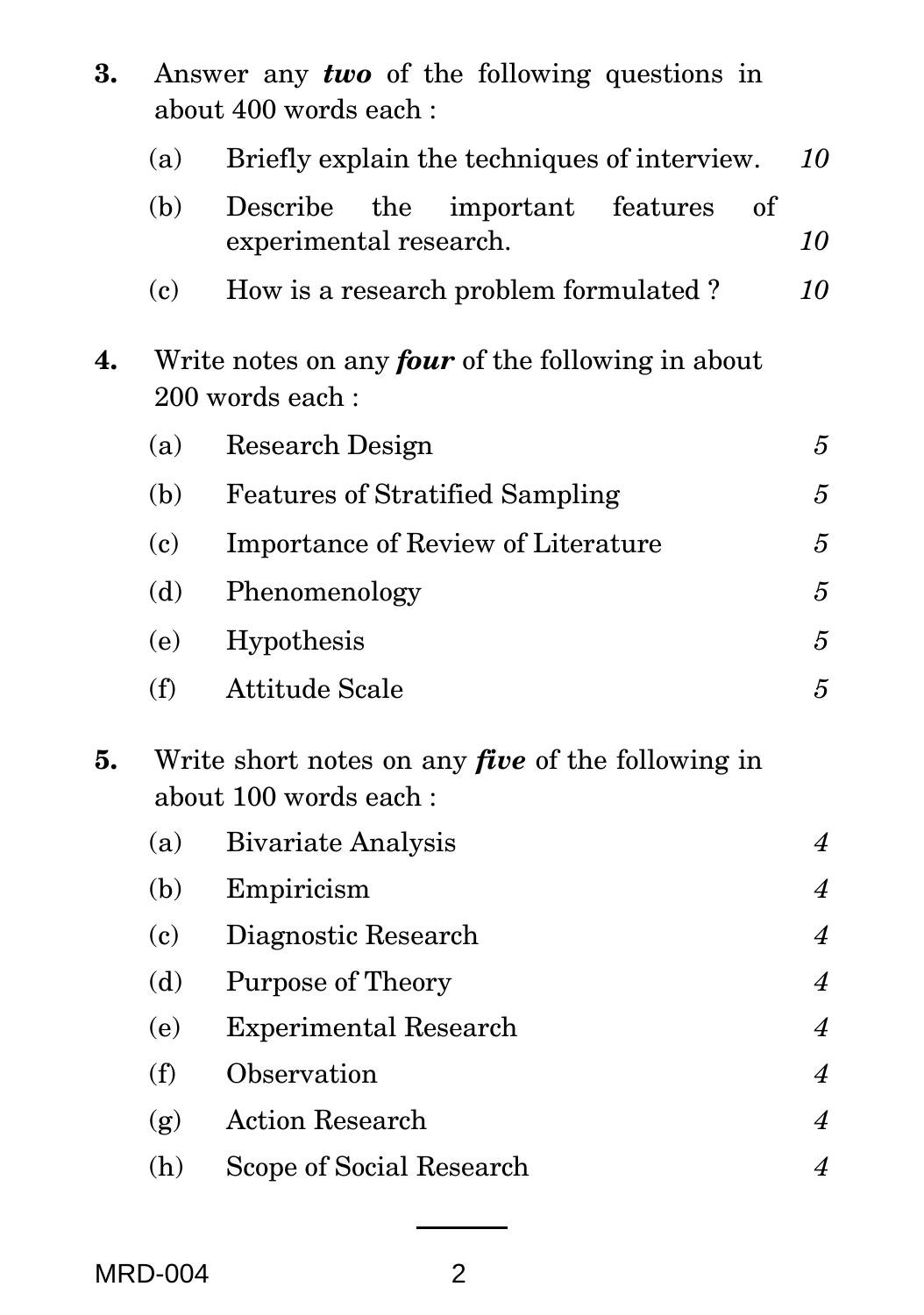### एम.आर.डी.-004

## एम.ए. (ग्राम विकास)

#### सत्रांत परीक्षा

#### जून,  $2021$

#### एम.आर.डी.-004 : ग्राम विकास में अनुसंधान पद्धतियाँ

समय : 3 घण्टे

अधिकतम अंक · 100

- **नोट :** सभी **पाँच** प्रश्नों के उत्तर दीजिए । सभी प्रश्नों के अंक समान हैं। प्रश्न सं. 1 और 2 के उत्तर 800 शब्दों (प्रत्येक) से अधिक नहीं होने चाहिए ।
- ग्रामीण विकास में अनुसंधान प्रस्ताव की तैयारी में शामिल  $1.$ कटमों की चर्चा कीजिए । 20

#### अथवा

महत्त्वपूर्ण सामाजिक अनुसंधान को परिभाषित कीजिए । इसके विभिन्न तत्त्वों का वर्णन कीजिए । 20

एक ग्रामीण विकास अनुसंधान प्रस्ताव (रिपोर्ट) के मुख्य  $2.$ घटकों की व्याख्या कीजिए । 20

#### अथवा

3

ग्रामीण विकास अनुसंधान में आँकड़ों के संग्रह के लिए केस स्टडी विधि का वर्णन कीजिए । 20

**MRD-004**